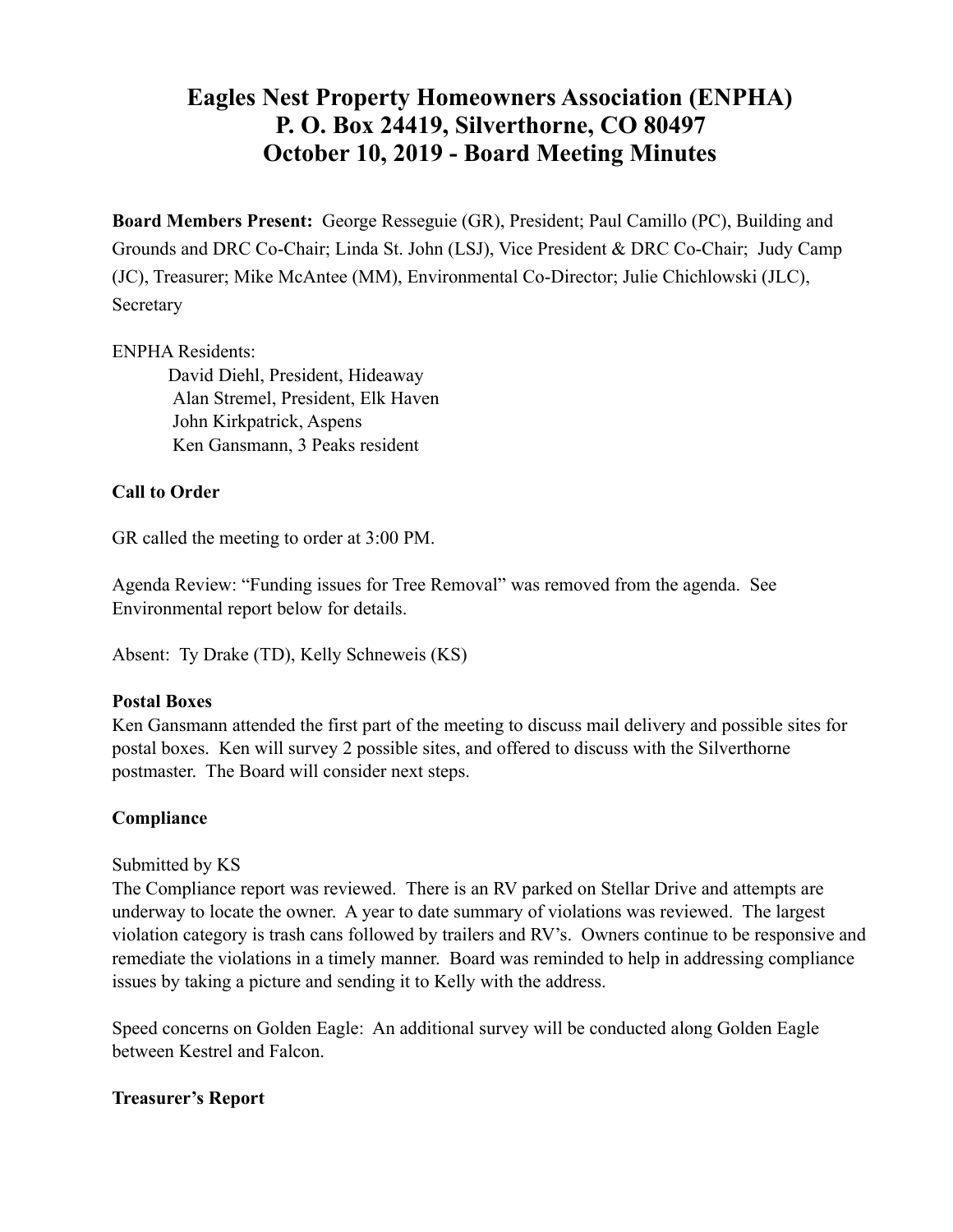#### Submitted by JC September 2019 Financial Results

Revenue includes final billings to the sub-associations for the noxious weed spraying program and \$700 in late fees collected from one homeowner for 2019 dues. Weed spraying fees after discounts total \$11,990 compared with \$12,885. The \$895 shortfall is due to lower participation from subassociations and a higher number of properties taking advantage of the early payment discount.

Expenses include \$11,221 paid to Neils Lunceford for noxious weed spraying on owner properties and sub-associations and \$949 for ENPHA common areas. When final costs for the weed-spraying program are submitted, we expect to break even this year.

DRC revenue through September exceeds the full year budget due to a continuing high level of construction activity, accrued fines and interest income while expenses lag expectations with a surplus anticipated by year-end.

### Collections

Two homeowners have not paid their 2019 dues as of September 30. Past due notices are sent monthly with \$100 per month fines added each month.

DRC fines outstanding for the homeowner who had not complied with design guidelines related to yard art are \$9,673 including the initial fine, fines for a continuing violation through April 23, 2018, legal costs, late fees and interest.

E-Blasts

There were no e-blasts sent in September.

# ENPHA 2020 budget

The Board thanked Judy for all her pre-work in assisting the line item owners with their 2020 budget submissions. The first draft will be reviewed at the November Board meeting. The Board briefly discussed the 2 cabins on Two Cabins Drive. The Board agreed to not allocate additional funds and time toward their preservation. MM will look into a plaque/signage to commemorate their history.

# **Environmental**

Submitted by MM/TD

Weeds

The noxious weed spraying program for 2019 is coming to a close. Some budget decisions will have to be made as soon as more information is available. Our weed spray contractor has raised the hourly rate for 2020. MM is seeking additional bids to be presented to the Board in November. Sub associations will be contacted with the new billing information soon after the November HOA meeting.

# Tree removal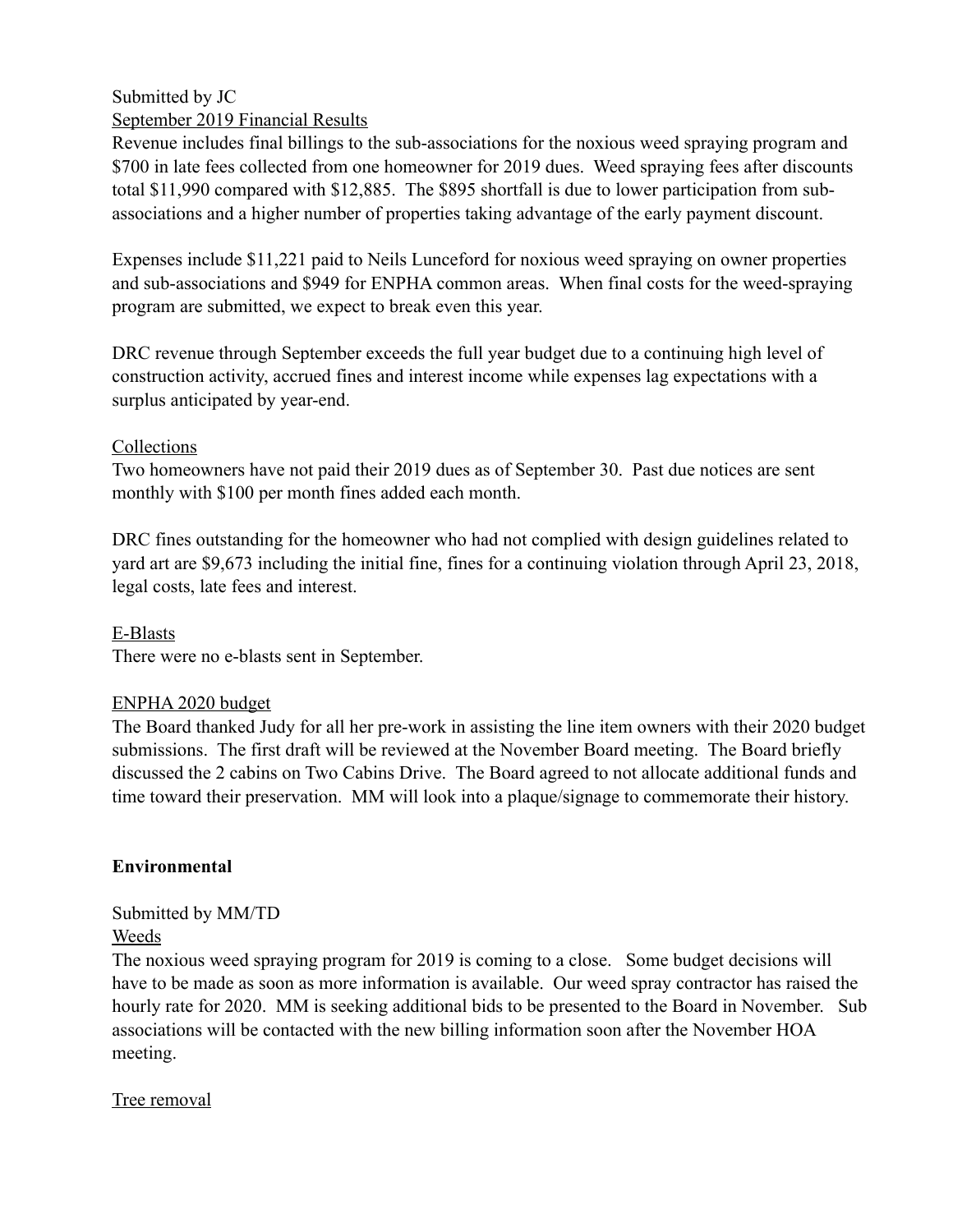Several weeks ago, the Eagles Nest Metropolitan District (District) asked ENPHA for advice regarding public areas within our mutual borders in need of maintenance such as tree removal for a proposed District project. TD identified 3 potential projects and received quotes from 3 contractors for the work. TD selected a preferred contractor and the Board, believing that the District was offering to fund an ENPHA project, circulated an e-motion that was passed unanimously.

However, the District advised later that it must work directly with a contractor. It requested ENPHA to provide oversight of the work and function as a liaison with the District. Based on this information, GR moved to rescind the e-motion, second by MM, and the motion passed unanimously.

MM will meet with the preferred contractor on 10/11 to finalize a proposal that GR will present to the District Board on 10/11.

### **Building and Grounds**

Submitted by PC South entrance

The sprinkler system has been drained and blown out for the winter. Many comments from HOA members and guests were received that this season the south entrance looked the best they have seen for awhile. Many thanks to Nina with Neils Lunceford who worked the whole season (and gave birth to a 9 lb. baby boy last week) and their employees. 300 daffodils will be planted with the help of volunteers in October. The vol population was minimal this year thanks to the efforts last year by Orkin and Neils. Currently working with Tents and Events on Christmas lighting for the entrance, which should start next week. Also working with House of Signs for lettering and lighting at the south entrance.

#### Community Center

Several stands of daffodils will be planted at the entrance. The Community Center sprinkler system has been handled and prepared for winter.

Community Center usage events for September:

8 MahJongg , 3 ENPHA, 2 Non profits, 1 sub association, 1 neighborhood event, 1 paid event.

# **Website Updates -**

LSJ is meeting with Val next week to review website updates. The website will be updated soon.

# **Town of Silverthorne**

#### Submitted by GR

- Arby's plans to demolish their current building and build another one on the same site.
- Neils Lunceford is expanding to a second location in Silverthorne.